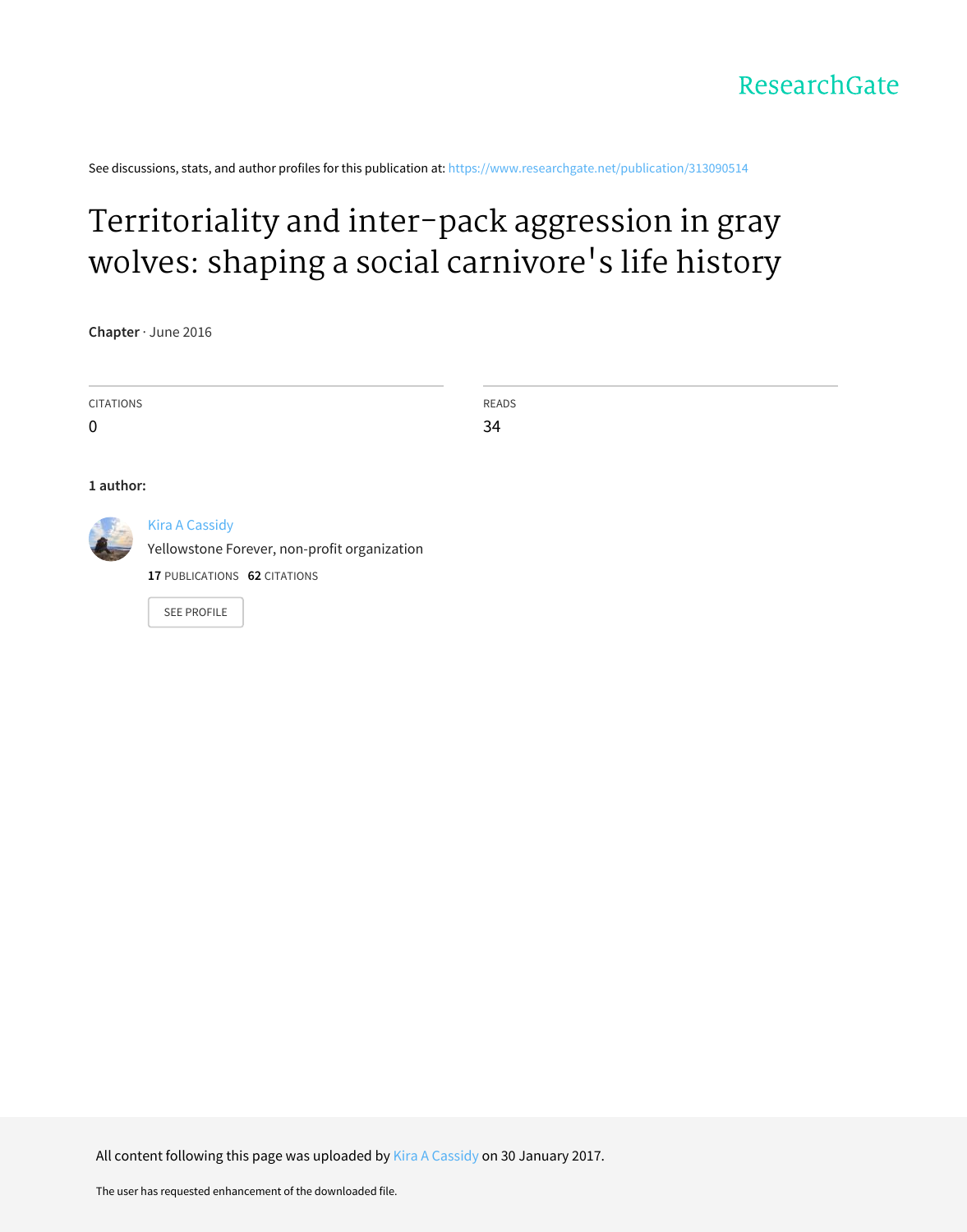# Territoriality and Inter-Pack Aggression in Gray Wolves: Shaping a Social Carnivore's Life History

*Rudyard Kipling's Law of the Jungle Meets Yellowstone's Law of the Mountains*

*Kira A. Cassidy, Douglas W. Smith, L. David Mech, Daniel R. MacNulty, Daniel R. Stahler, & Matthew C. Metz*

W hen Rudyard Kipling wrote *The Jungle Book*<br>the strength of the Wolf is the Pack, and the<br>strength of the Pack is the Wolf," he would have had no hen Rudyard Kipling wrote *The Jungle Book*  in 1894 and included the famous line "For the strength of the Wolf is the Pack, and the idea that over a century later, scientific research would back up his poetic phrase. Recent studies in Yellowstone have found that both the individual wolf and the collective pack rely on each other and play important roles in territoriality. At a time when most fairy tales and fables



by Rudyard Kipling, Macmillan & Co., London, UK, 1894.

were portraying wolves as demonic killers or, at best, slapstick gluttons, Kipling seemed to have a respect or even reverence for the wolf. Wolves in *The Jungle Book* raise and mentor the main character Mowgli, with the pack's leader eventually dying to save the "man-cub" from a pack of wolves. Kipling may have extended intra-pack benevolence to a human boy for literary sake, but he was clearly enthralled with how pack members treat each other. As wolf packs are almost always family units, most commonly comprised of a breeding pair and their offspring from several years, amiable behavior within the pack is unsurprising. By contrast, wolf packs are fiercely intolerant of their neighbors, their rivals. And this competition is proving to be an important facet in the life of a wolf and its pack.

Although many animals live in groups, only some are considered territorial (willing to fight other groups or invading individuals to protect their territory). African lions, meerkats, chimpanzees, and mongooses regularly attack and even kill non-group members (Heinsohn and Packer 1995, Doolan and MacDonald 1996, Wilson et al. 2001, Cant et al. 2002). Even nomadic hunter-gatherer human groups fought; the often lethal conflicts ranged from primitive to complex warfare (Wrangham and Glowacki 2012). For this behavior to evolve, it must afford group members a survival advantage. Wolves likely evolved to be territorial because it benefits them in several ways: repelling intruders makes it easier to protect vulnerable pups at the pack's den, and securing Illustration by Charles Maurice Detmold from *The Jungle Book ierritory with abundant prey ensures an uncontested*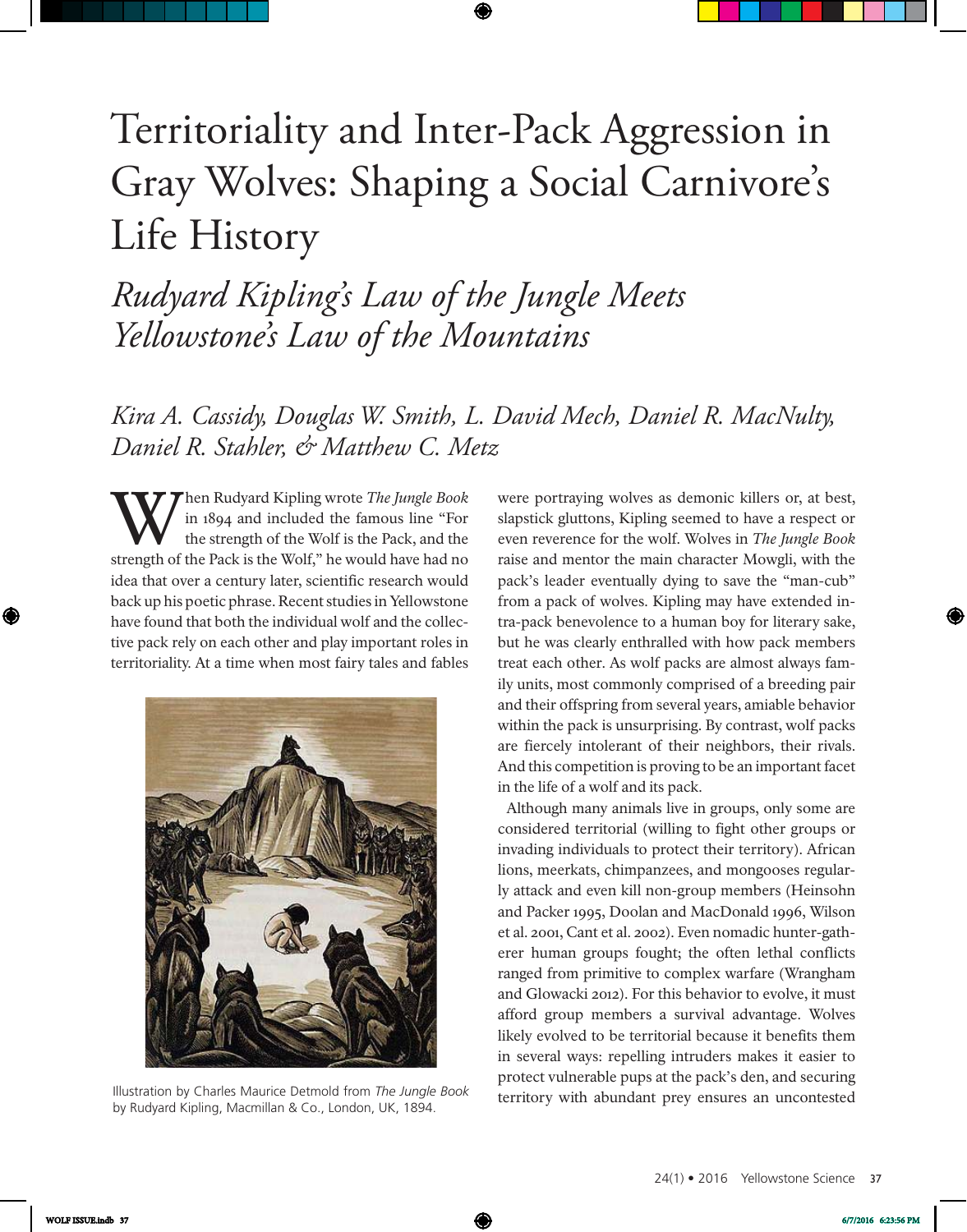NPS PHOTO - D. SMITH



The Agate Creek pack, led by several adult females, chases the Oxbow Creek pack (out of frame). Within a few minutes, the Agate Creek pack caught and killed a female from the Oxbow pack, effectively reducing that pack to only two wolves.

food source (Kittle et al. 2015). Success in both these aspects of life—reproducing and eating—perpetuates the genes of high-performing individuals. And in the case of the wolf, the ones best at reproducing and eating are aggressive with their rivals. In fact, of all the dead wolves recovered in Yellowstone, intraspecific (wolf vs. wolf) strife accounts for two-thirds of natural mortality (figure 1).

Although inter-pack conflict is not rare, wolves display a variety of nonaggressive territorial behaviors that di-



Figure 1. Causes of mortality for Yellowstone National Park collared wolves (1995-2015). (a) All causes of mortality; (b) Natural, known causes of mortality.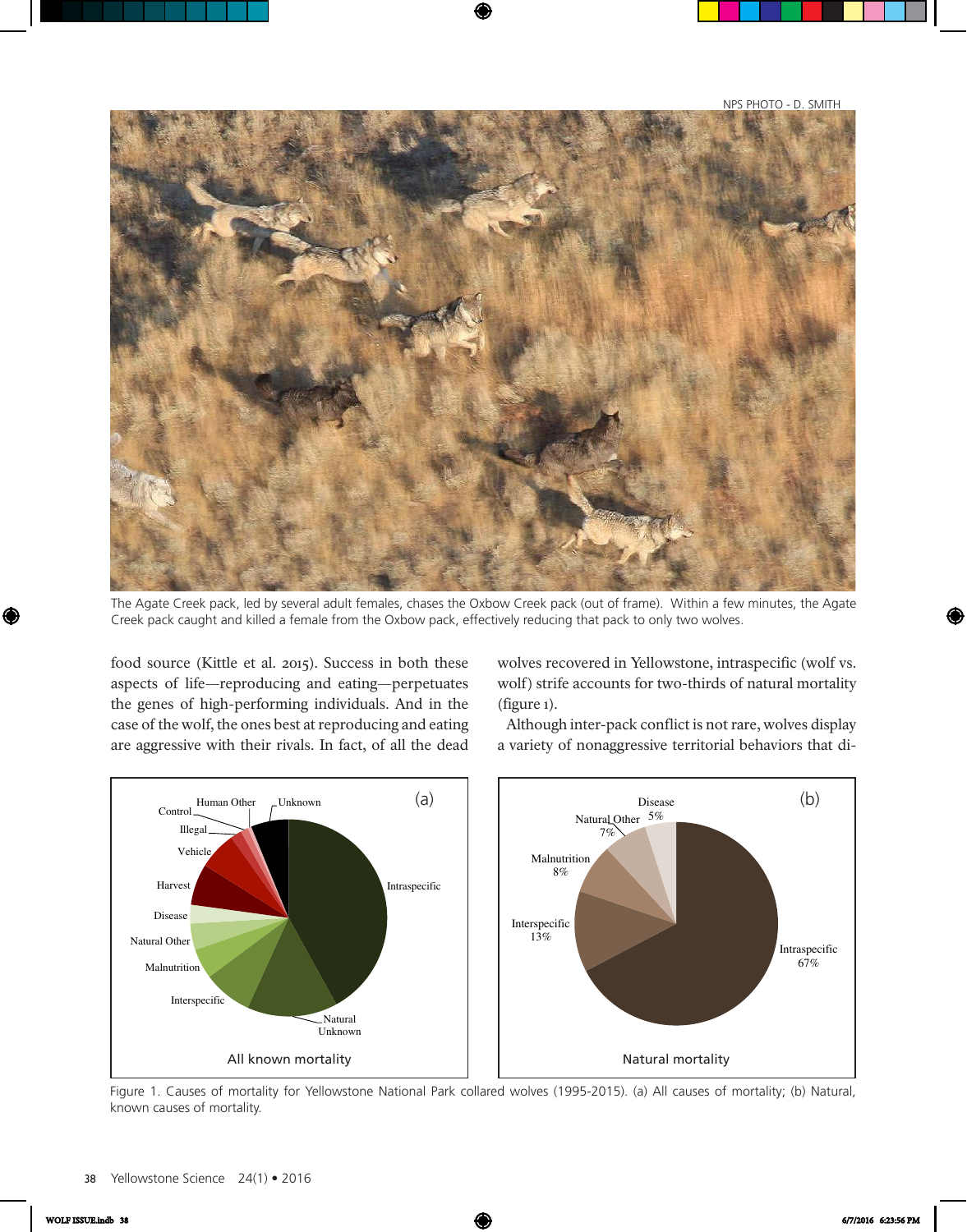minish the risk of confrontation. They scent-mark within territories and along boundaries, and these scents can be detected by other wolves for 2-3 weeks(Peters and Mech 1975). They also howl, to signal their location and strength to neighboring packs (Harrington and Mech 1983). When these behaviors fail to separate neighboring packs or one pack decides to engage another, the ensuing confrontations are almost always aggressive. In these cases, each pack tries to displace the other and, if possible, catch and kill an adversary.

But what makes one pack better or more successful at aggressive encounters with another group? Is it simply a numbers game? Does the larger pack always win? If so, that would fit well with the first line of Kipling's writings: "The strength of the Wolf is the Pack." Using data gathered during direct observations of 121 aggressive encounters between packs from 1995-2011, we were able to test these questions. As expected, pack size was important to successful conflicts. The larger group was more likely to win (Cassidy et al. 2015), as seen in groups of African lions, chimpanzees, and hyenas (Mosser and Packer 2009, Wilson et al. 2002, Benson-Amram et al. 2011). And just one wolf can make quite a difference; a pack with one more wolf than its opponent has 140% higher odds of winning (or 2.4 to 1). If a pack of 10 fought a pack of nine 100 times, the pack of 10 would win about 71 of the encounters.

If the strength of the wolf is the pack, it makes sense that wolves have evolved to live in large groups. Between 1995 and 2015, Yellowstone packs averaged 9.8 wolves and frequently grew to 20, with the largest pack recorded at 37 members. But living in such a large family isn't always beneficial to other aspects of wolf life. The most efficient pack size for successful elk hunting is only four wolves (MacNulty et al. 2012) and eight for reproduction (Stahler et al. 2013). Living in a large group often means each individual wolf gets less to eat (Schmidt and Mech 1997). The largest packs tend to exhibit more fission-fusion behavior (Metz et al. 2011), much like chimpanzees and hyenas (Lehmann and Boesch 2004, Smith et al. 2008). They may be able to get away with being less cohesive because when they break into smaller groups, each wolf gets more food; and as long as each group is larger than its neighbor's full size, it is still likely to win in a territorial contest.

Wolves do several things to indicate that on some level, they might realize pack numbers give them an advantage. They will often disperse in same-sex cohorts. These pack mates, typically siblings, look to join an opposite sex individual or, even better, a cohort of opposite sex wolves. Most packs in Yellowstone have formed this way. Becoming an immediately-sizeable pack is critical to establishment and persistence on the wolf-dense northern range (wolf density in Yellowstone's northern range has ranged from 20.1 to 98.5 wolves/1000km<sup>2</sup> and averages 52.9, almost double the average wolf density in northeastern Minnesota and 10 times higher than Denali National Park [Fuller et al. 2003]). While each year new wolf pairs form, since 1995 only two simple packs packs made up of one male and one female—have successfully raised pups and established a territory in the hyper-competitive northern range (Leopold, which formed early on in 1996; and Swan Lake, which formed at the western edge of high-wolf density territories).

Although infanticide, the killing of pups, has been recorded in gray wolves (Latham and Boutin 2012, Smith et al. 2015), it is less common than in bears and wild felids, and occurs when one pack attacks the wolves at the den site of another pack. Spring is the most effective time for one pack to impact another; den-attacks are more likely to result in adult and pup mortality, sometimes even wiping out an entire litter (Smith et al. 2015). Unlike wolves, female bears and felids become sexually receptive after they stop lactating, thus motivating males to kill nursing juveniles and mate with the female, replacing a rival's offspring with their own (Hausfater and Hrdy 2008). By contrast, female wolves come into estrus only once per year for about a week (Asa et al. 1986). So although mating competition is intense for a short time, there is no immediate advantage for outside males to kill dependent young. In fact, the evidence suggests that newly established breeding males attend the pups as if they were their own. There are several cases of a new dominant male joining a pack, either when the dominant female is pregnant with the previous male's pups (e.g., the Lamar Canyon pack in 2015) or after the pups were born. This suggests the new male realizes the value in raising unrelated pups; it ensures his pack size increases and remains competitive against neighboring packs. He can then breed with the female the next mating season—an incredibly long-vision for individuals that, in Yellowstone, only live an average of 4.6 years (MacNulty et al. 2009a).

During 121 aggressive interactions recorded in Yellowstone, 71 escalated to a physical attack and 12 resulted in mortality. We also recorded seven cases of apparently altruistic behavior, where one wolf was being attacked by a rival pack and its pack mate disrupted the attack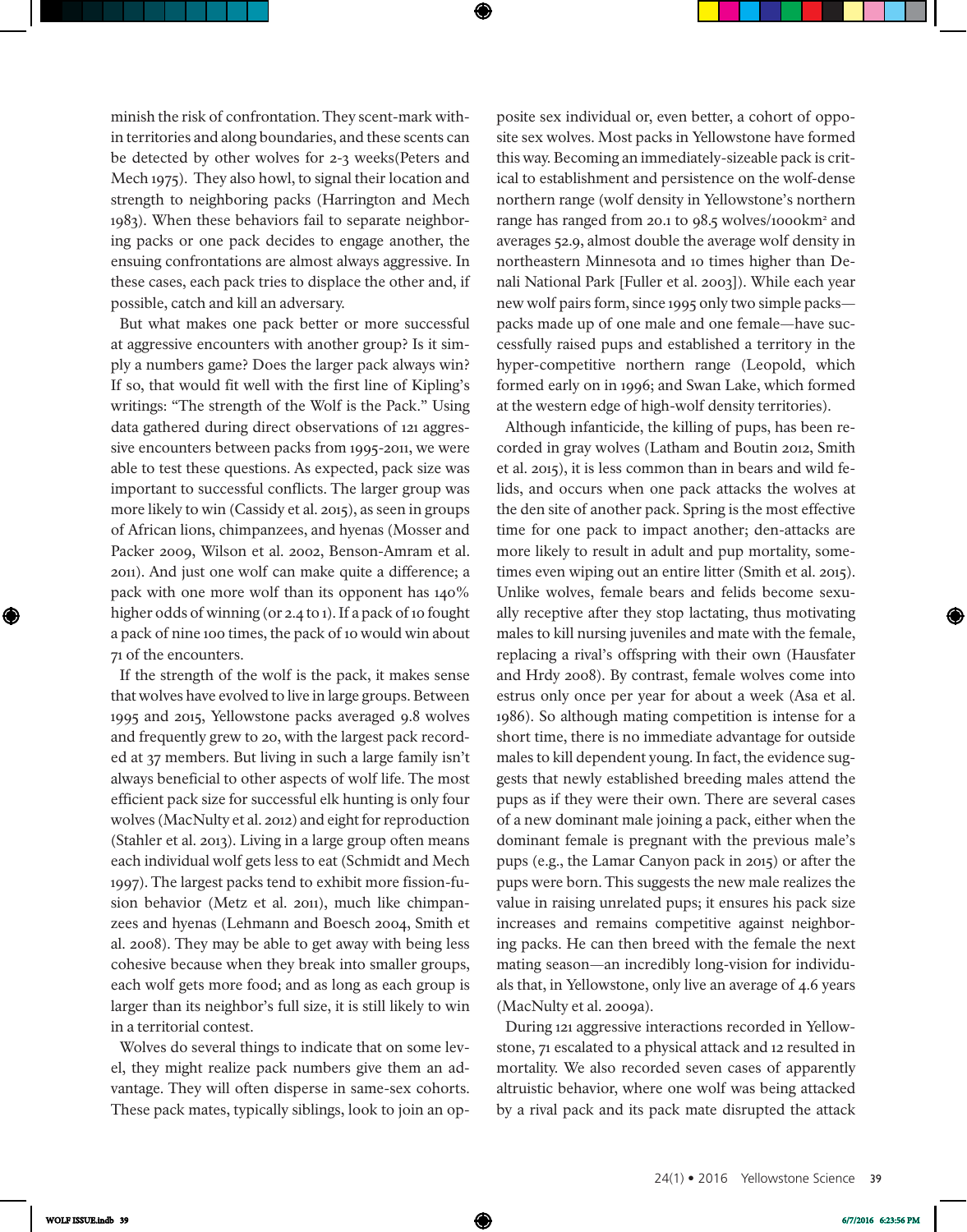by running close by or even jumping into the middle of the group of wolves. In four cases the victim escaped. Kipling penned a similar scenario wherein Mowgli was saved from a rival pack of wolves by his lead male wolf, who was injured and eventually died—effectively giving his life for his pseudo-offspring. The risky behavior exhibited by the altruist is difficult to explain; but if successful, it enjoys the benefits of maintaining a packmate, who usually shares its genes (kin selection [Hamilton 1964]) and may reciprocate or aid them in the future (reciprocal altruism [Trivers 1971]). Whether it is through rescuing a pack mate, raising unrelated offspring, or traveling in a large pack to defeat rivals, "The strength of the Wolf is the Pack" rings true.

But there is the second part: "The strength of the Pack is the Wolf." Could Kipling be right? Could there be some pack composition influence: that one individual has a disproportionate effect, maybe helping its pack beat an opponent in an aggressive encounter, even when outnumbered? While statistically holding pack size fixed, we tested for effects from all age and sex categories. We also tested to see if residents were more likely to defeat intruders. This home-field-advantage hypothesis was not supported; even intruders were likely to win if they were larger. But Kipling would be happy to know

that some types of wolves have a significant and positive effect on their pack's success: adult males and old adults (6 years or older; Cassidy et al. 2015). Adult males are the most aggressive wolves in the pack, and having one more than a rival meant  $65\%$  higher odds of winning  $(1.65 \text{ to } 1)$ . Males are 20% larger and more muscular than females (Morris and Brandt 2014), though this actually hinders males during some stages of prey hunting, as their bulk makes them slower (MacNulty et al. 2009b). This sexual dimorphism probably evolved as an adaptive response to intense inter-pack competition and protection of the family unit through fighting. A male wolf's aggressiveness actually increases throughout his entire lifespan, even as hunting ability and body size diminish into old age (MacNulty et al. 2009a, b).

Perhaps related to the value of adult males to territoriality, we have recorded several cases of an unrelated male joining an already established pack as a subordinate member. Even though the new male could be viewed as competition for breeding rights with the females, he is accepted, perhaps for the positive influence he has on pack success when encountering a neighbor. Conversely, in 20 years we have never recorded an unrelated female joining an already-established group. Females did not have an effect on conflict success. Their



Figure 2. Predicted values for the probability of a wolf pack winning an aggressive inter-pack interaction based on relative pack size (RPS) and old adults. Red lines indicate probability of winning while having relatively fewer (-1, -2, -3) old adults than an opponent. Blue lines indicate probability of winning while having relatively more old adults than an opponent. Data collected from 1995-2011 in Yellowstone National Park.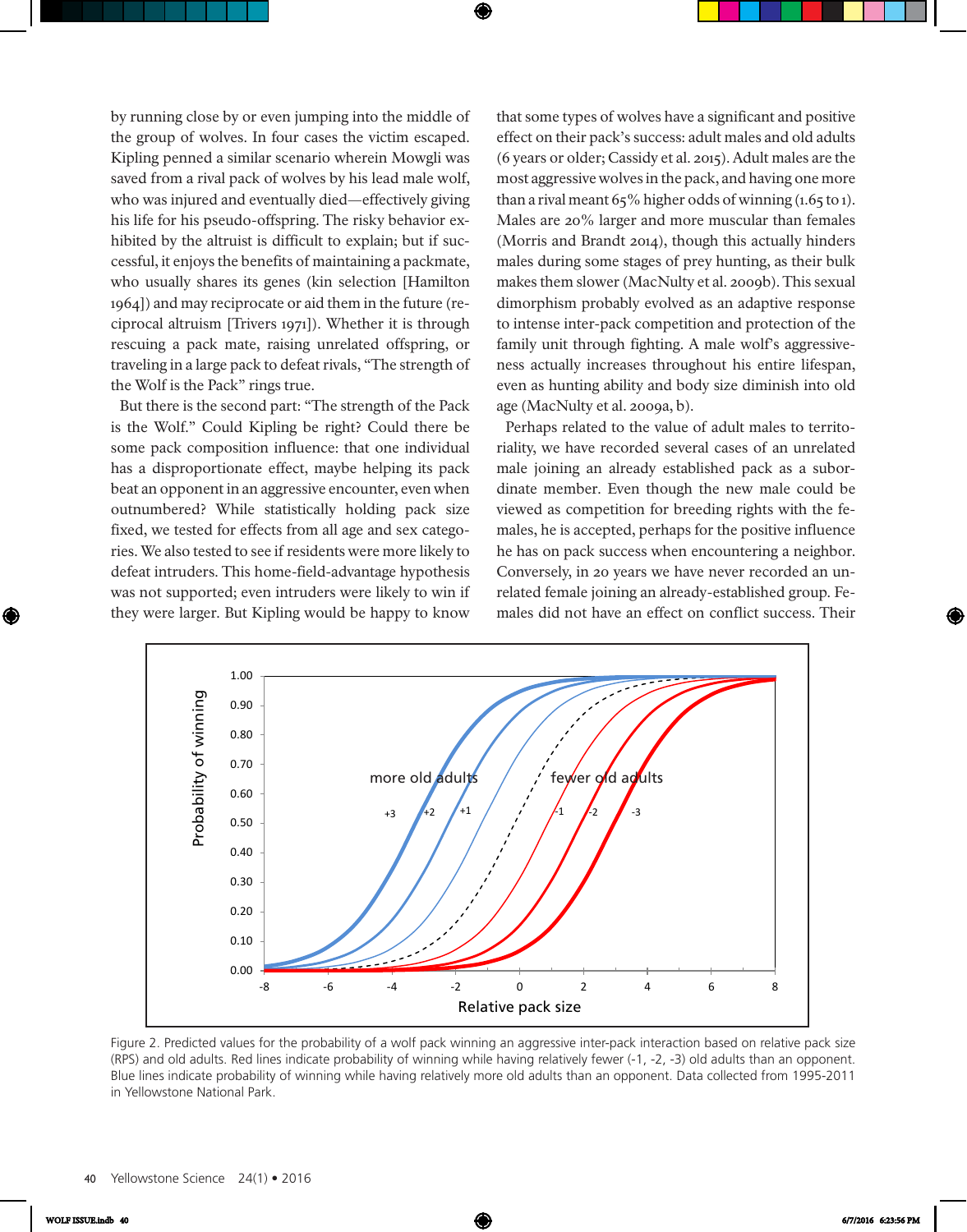aggression stays approximately constant throughout their entire lifespan and may drop slightly during their most reproductively-active years, likely a product of self-preservation.

 But the most influential factor in whether or not a pack defeated an opponent was the presence of an old wolf. A pack with one old wolf more than the opposition has 150% greater odds of winning, making age more important than having a numerical advantage (figure 2). But why? Old wolves are past their physical prime, participating less and less in hunts as they age, instead relying on the younger, faster, stronger wolves to risk bison and elk hooves and antlers to provide food for the entire pack (MacNulty et al. 2009b). Even the lead wolf in *The Jungle Book* eventually became so old that he rarely left his lair yet was still the leader, as Kipling wrote in one of the last lines of wolf code or "The Law of the Jungle":

#### *"Because of his age and his cunning, because of his grip and his paw, in all that the law leaveth open, the word of the head wolf is law."*

What old wolves possess is experience. They've encountered competitors many times, seen pack mates killed, participated in killing rivals. They may avoid a conflict they figure they can't win, upping their chance of survival. Having an experienced wolf allows a pack to draw from past knowledge, increasing the odds that even a small pack can defeat a larger pack.

As death by rival pack is by far the most common cause of natural mortality, the packs that can reduce this risk by being larger than their neighbors, having more adult males, or having old adult pack members are the ones most likely to acquire and maintain productive territory. Those territories include safe places to raise pups, lots of prey, and separation from humans and roads. One pack in Yellowstone, the Mollie's pack (originally called the Crystal Creek pack) has persisted for over 21 years, likely because it has traditionally been one of the largest packs with many adult males and long-term, old members. This pack has had only six dominant males and five dominant females in their entire history—reigns that help explain the pack's success and longevity.

The loss of an old adult or an adult male, through natural- or human-causes, reduces the competitive strength of the pack, likely affecting the remaining pack members' long-term survival, reproduction, ability to hold productive territory, and ultimately the entire pack's persistence. Over 100 years ago, when Kipling wrote "For the strength of the Wolf is the Pack, and the strength of the Pack is the Wolf," he couldn't know his creative writings would someday be interwoven with wolf research. But maybe that is why *The Jungle Book* is still such a classic; although Kipling's premise of wolves raising a human boy is obviously fictitious, the way he describes the heart of the wolf pack and the ways the pack treats its family versus rivals is based in truth and, now, supported with science.

#### **Literature Cited**

- Asa, C.S., U.S. Seal, E.D. Plotka, M.A. Letellier, and L.D. Mech. 1986. Effect of anosmia on reproduction in male and female wolves (*Canis lupus*). Behavioral and Neural Biology 46:272- 284.
- Benson-Amram S., V.K. Heinen, S.L. Dryer, and K.E. Holekamp. 2011. Numerical assessment and individual call discrimination by wild spotted hyaenas (*Crocuta crocuta*). Animal Behavior 82:743–752.
- Cant, M., E. Otali, and F. Mwanguhya. 2002. Fighting and mating between groups in a cooperatively breeding mammal, the banded mongoose. Ethology 108:541–555.
- Cassidy, K. A, D. R. MacNulty, D. R. Stahler, D. W. Smith, and L. D. Mech. 2015. Group composition effects on interpack aggressive interactions of gray wolves in Yellowstone National Park. Behavioral Ecology. doi: 10.1093/beheco/arv081
- Doolan, S.P., and D.W. Macdonald. 1996. Dispersal and extra-territorial prospecting by slender-tailed meerkats (*Suricata suricatta*) in the south-western Kalahari. Journal of Zoology 240:59-73.
- Fuller, T. K., L. D. Mech, and J. Fitts-Cochran. 2003. Population dynamics. pp. 161-191 *in* L. D. Mech and L. Boitani, (eds.). Wolves: behavior, ecology, and conservation. University of Chicago Press, Chicago, Illinois, USA. 405 pp.
- Hamilton, W.D. 1964. The genetical evolution of social behavior. Journal of Theoretical Biology 7:17-52.
- Harrington, F.H., and L.D. Mech. 1983. Wolf pack spacing: howling as a territory-independent spacing mechanism in a territorial population. Behavioral Ecology and Sociobiology 12:161-168.
- Hausfater, G., and S.B. Hrdy. 2008. Infanticide: comparative and evolutionary perspectives. Transaction Publishers. Piscatawa, New Jersey, USA.
- Heinsohn, R., and C. Packer. 1995. Complex cooperative strategies in group-territorial African lions. Science 269:1260-1262.
- Kittle, A. M., M. Anderson, T. Avgar, J.A. Baker, G.S. Brown, J. Hagens, E. Iwachewski, S. Moffatt, A. Mosser, B.R. Patterson, D.E.B. Reid, A.R. Rodgers, J. Shuter, G.M. Street, I.D. Thompson, L.M. Vander Vennen, and J.M. Fryxell. 2015. Wolves adapt territory size, not pack size to local habitat quality. Journal of Animal Ecology 84:1177-1186
- Kipling, R. 1894. The Jungle Book. Macmillan & Co., London, UK.
- Latham, A.D.M., and S. Boutin. 2012. Wolf, *Canis lupus*, pup mortality: interspecific predation or non-parental infanticide? Canadian Field Naturalist 125:158-161.
- Lehmann, J., and C. Boesch. 2004. To fission or to fusion: effects of community size on wild chimpanzee (*Pan troglodytes verus*) social organisation. Behavioral Ecology and Sociobiology 56:207-216.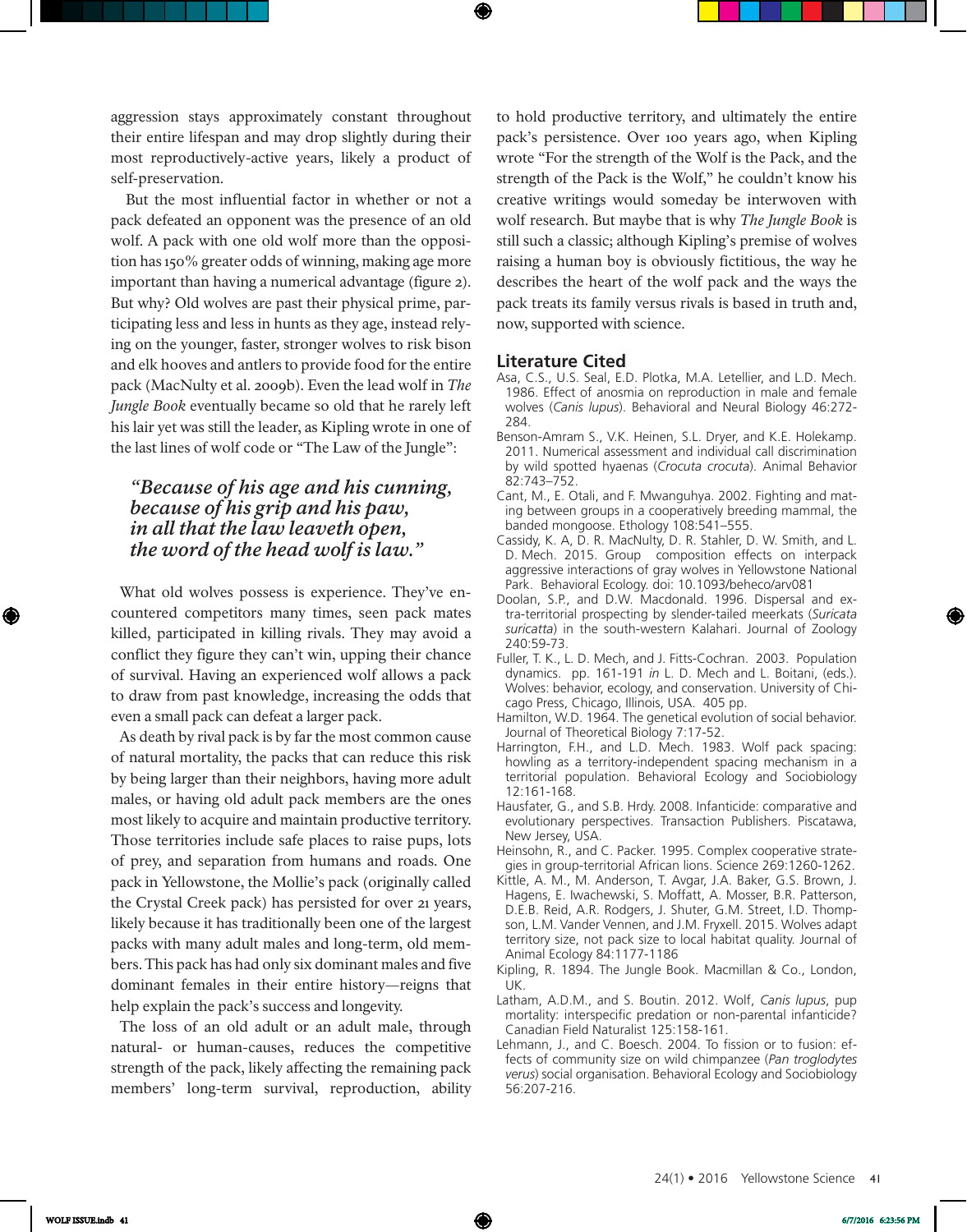PHOTO © R. DONOVAN

- MacNulty D.R., D.W. Smith, L.D. Mech, J.A. Vucetich, and C. Packer. 2012. Nonlinear effects of group size on the success of wolves hunting elk. Behavioral Ecology 23:75–82.
- MacNulty, D.R., D.W. Smith, J.A. Vucetich, L.D. Mech, D.R. Stahler, and C. Packer. 2009a. Predatory senescence in ageing wolves. Ecology Letters 12: 1347-1356.
- MacNulty, D. R., D.W. Smith, L.D. Mech, and L.E. Eberly. 2009b. Body size and predatory performance in wolves: is bigger better? Journal of Animal Ecology 78: 532-539.
- Metz, M. C., J. A. Vucetich, D. W. Smith, D. R. Stahler, and R. O. Peterson. 2011. Effect of sociality and season on gray wolf (*Canis lupus*) foraging behavior: implications for estimating summer kill rate. Plos One 6: e17332.
- Morris, J.S, and E.K. Brandt. 2014. Specialization for aggression in sexually dimorphic skeletal morphology in gray wolves (*Canis lupus*). Journal of Anatomy 225: 1-11.
- Mosser, A., and C. Packer. 2009. Group territoriality and the benefits of sociality in the African lion, *Panthera leo*. Animal Behavior 78:359-370.
- Peters, R.P., and L.D. Mech. 1975. Scent-marking in wolves: radio-tracking of wolf packs has provided definite evidence that olfactory sign is used for territory maintenance and may serve for other forms of communication within the pack as well. American Scientist 63:628-637.
- Schmidt, P.A., and L.D. Mech. 1997. Wolf pack size and food acquisition. The American Naturalist 150: 513-517.
- Smith, J. E., J.M. Kolowski, K.E. Graham, S.E. Dawes, and K.E. Holekamp. 2008. Social and ecological determinants of fission–fusion dynamics in the spotted hyena. Animal Behavior, 76:619-636.
- Smith, D.W., M. Metz, K.A. Cassidy, E.E. Stahler, R.T. McIntyre, E.S. Almberg, and D.R. Stahler. 2015. Infanticide in wolves: seasonality of mortalities and attacks at dens support evolution of territoriality. Journal of Mammalogy. doi.org/10.1093/ jmammal/gyv125
- Stahler, D.R., D.R. MacNulty, R.K. Wayne, B.M. vonHoldt, and D.W. Smith. 2013. The adaptive value of morphological, behavioral, and life history traits in reproductive female wolves. Journal of Animal Ecology 82:222-234.
- Trivers, R.L. 1971. The evolution of reciprocal altruism. Quarterly review of biology 46: 35-57.
- Wilson, M.L., M.D. Hauser, and R.W. Wrangham. 2001. Does participation in intergroup conflict depend on numerical assessment, range location, or rank for wild chimpanzees? Animal Behavior 61:1203-1216.
- Wilson, M.L., N.F. Britton, and N.R. Franks. 2002. Chimpanzees and the mathematics of battle. Proceedings of the Royal Society of London B: Biological Sciences 269:1107-1112.
- Wrangham, R. W., and L. Glowacki. 2012. Intergroup aggression in chimpanzees and war in nomadic hunter-gatherers. Human Nature 23:5-29.





**Kira Cassidy** is a research associate with the Yellowstone Wolf Project. After graduating from Southern Illinois University in 2007, Kira started as a biological technician with the Wolf Project in 2008. For two years Kira worked on the Druid Road Management crew and participated in six winter studies, all but one following the famous Druid Peak pack. In 2013 she completed a MS degree at the University of Minnesota, advised by wolf biologist Dr. L. David Mech. Her projects focused on territoriality and aggression between wolf packs. In 2014 Kira accompanied a film crew to Ellesmere Island, Canada, to document arctic wolves. Living next to a wolf den for six weeks fostered Kira's desire to help communicate science through media, art, and writings for the public. Kira's current projects focus on wolf pack behavior and sociality. Results from some of these projects highlight the importance of old adults in a wolf pack and led Kira to consider connections to other social species, including humans. This was the topic of Kira's TEDx talk in Bozeman, Montana, in April 2016.